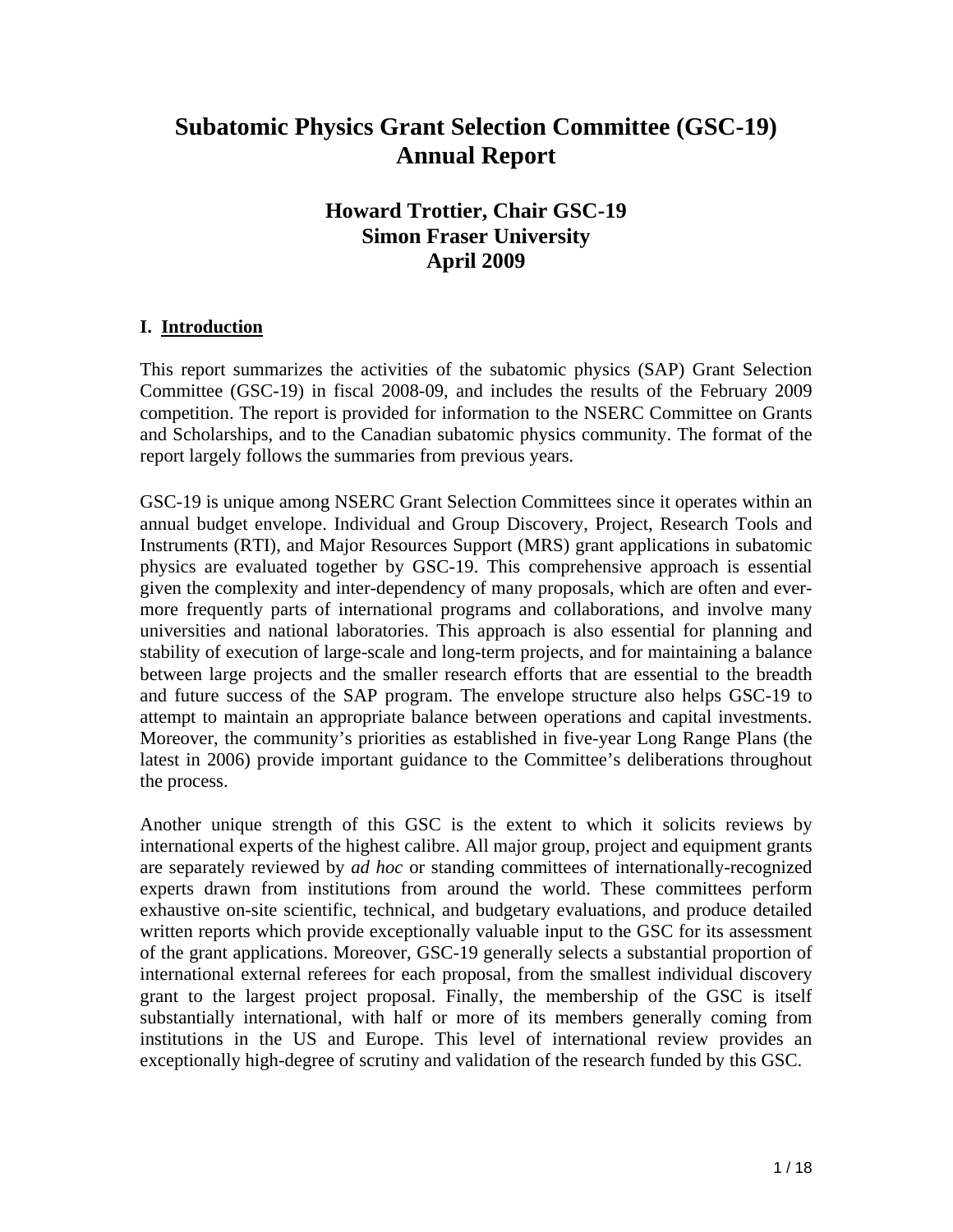Despite the internationally-recognized excellence of Canadian SAP research, and the unique strengths of the GSC-19 envelope structure and review processes, it is becoming increasingly difficult for this Committee to financially support the community's shortand long-term objectives at an appropriate and competitive level to ensure the maximum scientific return on substantial investments already made. This is due in large part to the fact that the GSC-19 budget has essentially remained flat since many years, while at the same time the SAP community has been extremely successful in its achievements on the international stage and in attracting many new, high-calibre researchers, who are naturally attracted by the excellence of the community and its attendant successes.

The budgetary pressure, which GSC-19 faced in the 2009 competition, was perhaps unprecedented in its nature. Many major research projects supported by the community in its recent Long Range Plans are at the start of their operating phases, and require substantial operating funds to reap the scientific dividends that have been sown by the major capital and R&D investments that have already been made by NSERC, and to a lesser extent by other federal and provincial organizations.

Governments and their funding agencies should recognize the urgent need to protect and exploit the considerable investments they have already made. One can justifiably state that the Canadian SAP program will become a victim of its own excellence, if in fact that time is not already at hand, unless the necessary additional operating funds are secured. The internationally-recognized excellence of the Canadian SAP community, and the unique strengths of the GSC-19 envelope, ensure that additional investments in this area will yield exceptionally high returns in cutting-edge knowledge and highly-qualified personnel training.

## **II. Update on the Envelope Funding**

The pressure on the Committee's funding envelope has been building for the last several years. In particular, substantial investments by federal and provincial government funding agencies have annually injected funds into the SAP program of as much as 50% of the entire GSC-19 envelope (this includes substantial capital investments from CFI and various agencies of the Ontario government, but does *not* include NRC funding of TRIUMF). Other substantial investments by the Canadian government in science and technology, such as the Canada Research Chairs (CRC) program, have also resulted in a fast growth of the number and *the quality* of young faculty in SAP at many Canadian institutions. The latter increase has, in turn, been accompanied by a substantial growth in the number and quality of graduate students and other highly-qualified personnel.

Such renewal and expansion are very welcome, and demonstrate the excellence and vitality of the Canadian subatomic physics community. They pose, however, exceedingly difficult funding challenges in a fixed budget scenario. Since the 2006 Long Range Plan was released, new funds were allocated to NSERC by the federal government in the 2007 and 2008 budgets, but were specifically provided for clearly targeted priority areas which did not include SAP. Funding reductions to NSERC were announced in the fiscal 2009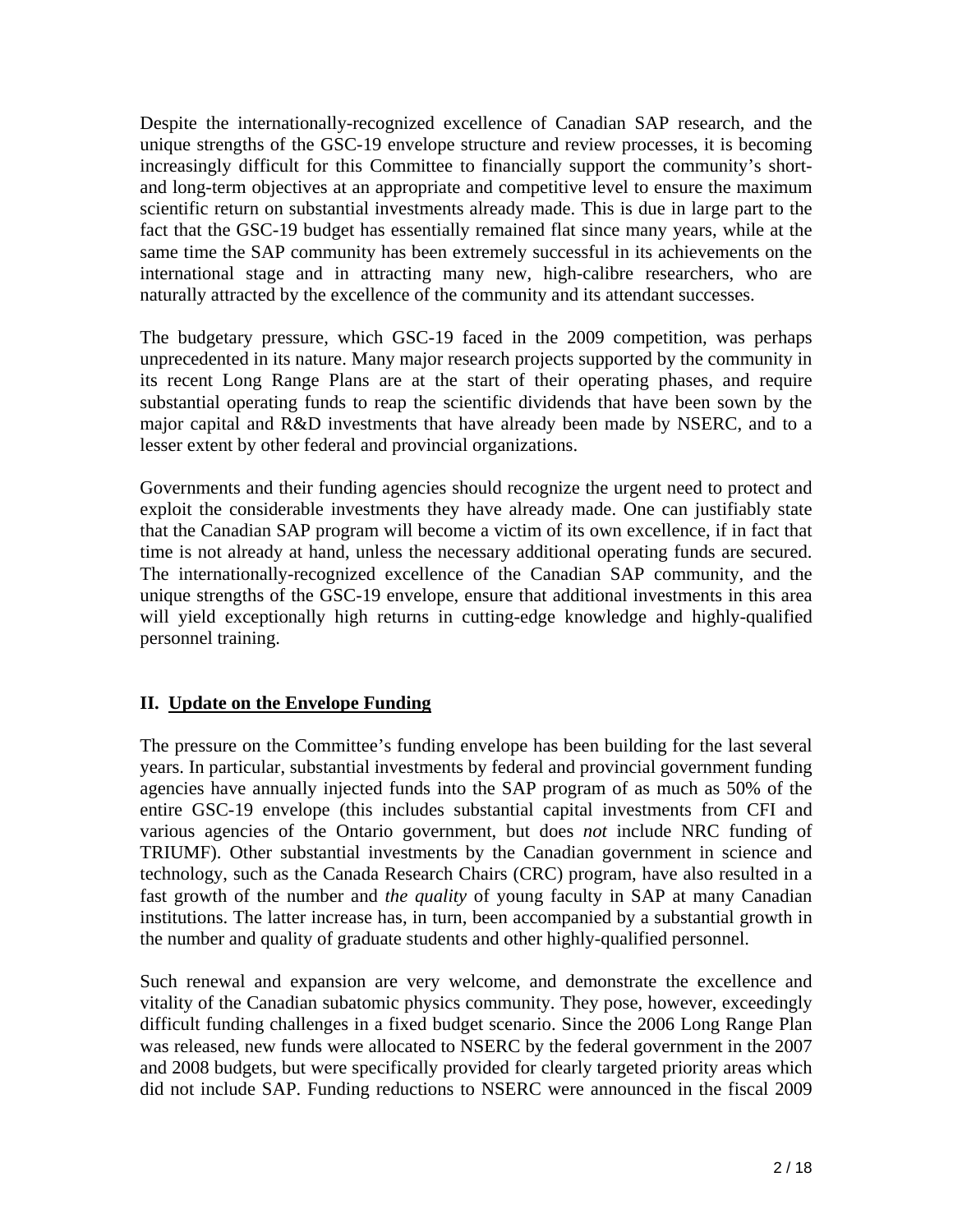budget, with an eventual steady-state cut of approximately 3.5% to be reached over the next three years. Although "core" areas, presumably including SAP, are not supposed to be directly affected by these cuts, the potential impact of the phasing out and refocusing of affected programs on the SAP community remains to be understood.

The scenario of a flat envelope is thoroughly analyzed in the 2006 LRP, with the conclusion that growth trends in SAP cannot be maintained in this situation. In particular, given that operations costs over the lifetime of a facility are comparable to the initial capital investments, and with substantial capital coming from outside the envelope, it is clear that an operations crisis in SAP looms, unless significant new sources of funds are secured. This year's competition provides a clear demonstration that undesirable pressures on the scientific return on past investments are already being forced on the community (thus also reducing the opportunities for HQP training made possible by recent investments), with so many of the community's top projects now reaching their operations phase, and without sufficient operations funds being available.

The announcement of substantial new funding for the CFI in the fiscal 2009 budget will bring additional opportunities for capital investments in many areas. Given the excellence of the SAP program, one can anticipate substantial new capital funds to flow into the community from outside the envelope. This situation is both a blessing and a curse, with the SAP community poised to face even greater future challenges to the management of its operations.

As a final note with respect to the GSC-19 envelope, in the fall of 2007 NSERC initiated a process, in collaboration with other funding partners, to provide a one-time interim and exceptional financial support towards the operating costs of two key major international initiatives. SNOLAB was one of the two initiatives considered for this exceptional interim support, and received operations funding for fiscal years 2007-08 and 2008-09. This support came from a combination of NSERC, CFI, and provincial sources, with NSERC funds coming from *outside* GSC-19's envelope. With this exceptional federal funding closing out at the end of fiscal year 2008-09, SNOLAB applied to GSC-19 in this year's competition with a one-year MRS proposal to cover a portion of its operations for fiscal year 2009-10, during which time the facility would continue to pursue a permanent solution to its operations funding from outside the envelope. The funds sought under this MRS proposal would also satisfy a requirement for SNOLAB to obtain federal funds to complete the matching of provincial monies committed by the government of Ontario.

## **III. Committee**

This year GSC-19 was again comprised of 12 members, including 3 theorists. Four new Committee members came on board this year; they are David Hanna (McGill University), David Kirkby (University of California, Irvine), Wolfgang Lorenzon (University of Michigan), and Moshe Rozali (University of British Columbia). The Committee's full membership is given below.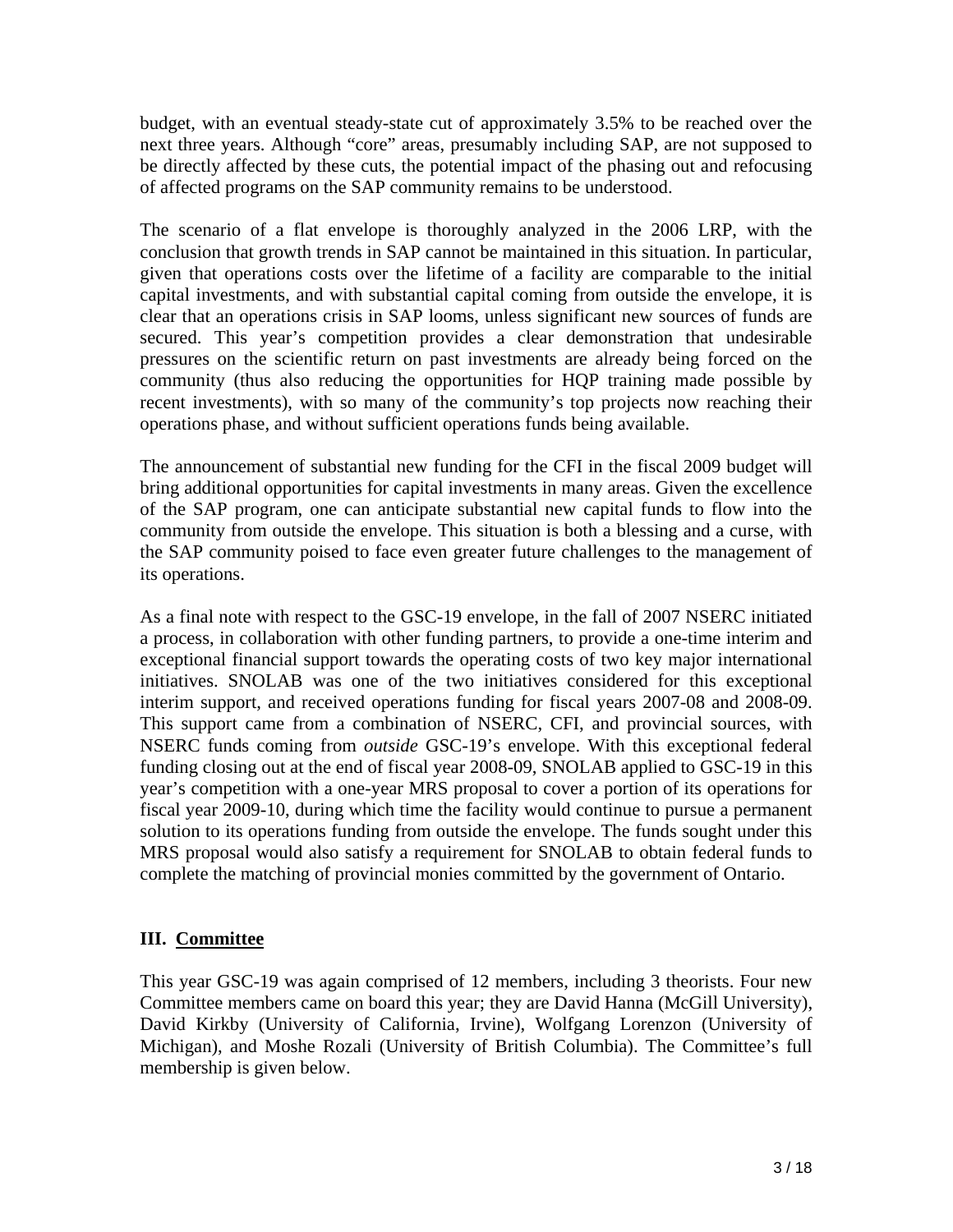The Chair would like to acknowledge the very demanding task faced by the Committee throughout the year, up to and through competition week. Very long hours of deliberations ensured that each proposal was fairly and consistently evaluated according to the selection criteria. The professionalism and dedication of the Committee are manifest in the quality of its recommendations, which equalled the challenges it faced this year. The Chair also wishes to acknowledge the good humour, warm feelings, and hearty toasts expressed at the traditional end-of-competition supper, which he hopes will be a lasting source of good memories for all involved!

It is a special pleasure for the Chair to thank NSERC staff and leadership for their expert guidance and help in the months leading up to the competition, and during the many long days of competition week: Michèle Beaudry (Program Officer), Samir Boughaba (Team Leader), Jean-Claude Kieffer, Director, Institut National de la Recherche Scientifique - Énergie, Matériaux et Télécommunications (NSERC Group Chair for Physics), and Isabelle Blain (Vice-President, Research Grants & Scholarships), who joined the Committee for several important discussions. The Chair wishes to extend his special gratitude to Jean-Claude, who attended most of our competition sessions, and provided much valued advice at several critical junctures in the process. Finally, the Chair wishes to express his highest regards and warmest appreciation to Sam for his extraordinary professionalism and exceptionally wise counsel throughout the 2008-09 competition year; the Chair is loath to imagine the outcome of the process if Sam had not been there to inform, to advise, and to guide.

| <b>Name</b>               | Organization                           | <b>Final Year</b> |
|---------------------------|----------------------------------------|-------------------|
| Juha Äystö                | University of Jyvaskyla                | (2010)            |
| <b>Cornelius Beausang</b> | University of Richmond                 | (2009)            |
| Sacha Davidson            | Institut de Physique Nucléaire de Lyon | (2010)            |
| David Hanna               | <b>McGill University</b>               | (2011)            |
| Garth Huber               | University of Regina                   | (2010)            |
| David Kirkby              | University of California, Irvine       | (2011)            |
| Greg Landsberg            | <b>Brown University</b>                | (2009)            |
| Michel Lefebvre           | University of Victoria                 | (2010)            |
| Wolfgang Lorenzon         | University of Michigan                 | (2010)            |
| Moshe Rozali              | University of British Columbia         | (2011)            |
| Kate Scholberg            | Duke University                        | (2010)            |
| Howard Trottier (Chair)   | <b>Simon Fraser University</b>         | (2009)            |

#### **IV. Policy Meeting and Site Visits**

Each year, the Committee launches its operations at a one-day policy meeting in which news from NSERC, including a detailed review of the budget, is communicated to the members. This is also a critical opportunity for the new members to familiarize themselves with NSERC and GSC-19 operating procedures, and to be informed of the process leading to competition week. The policy meeting for this competition was held in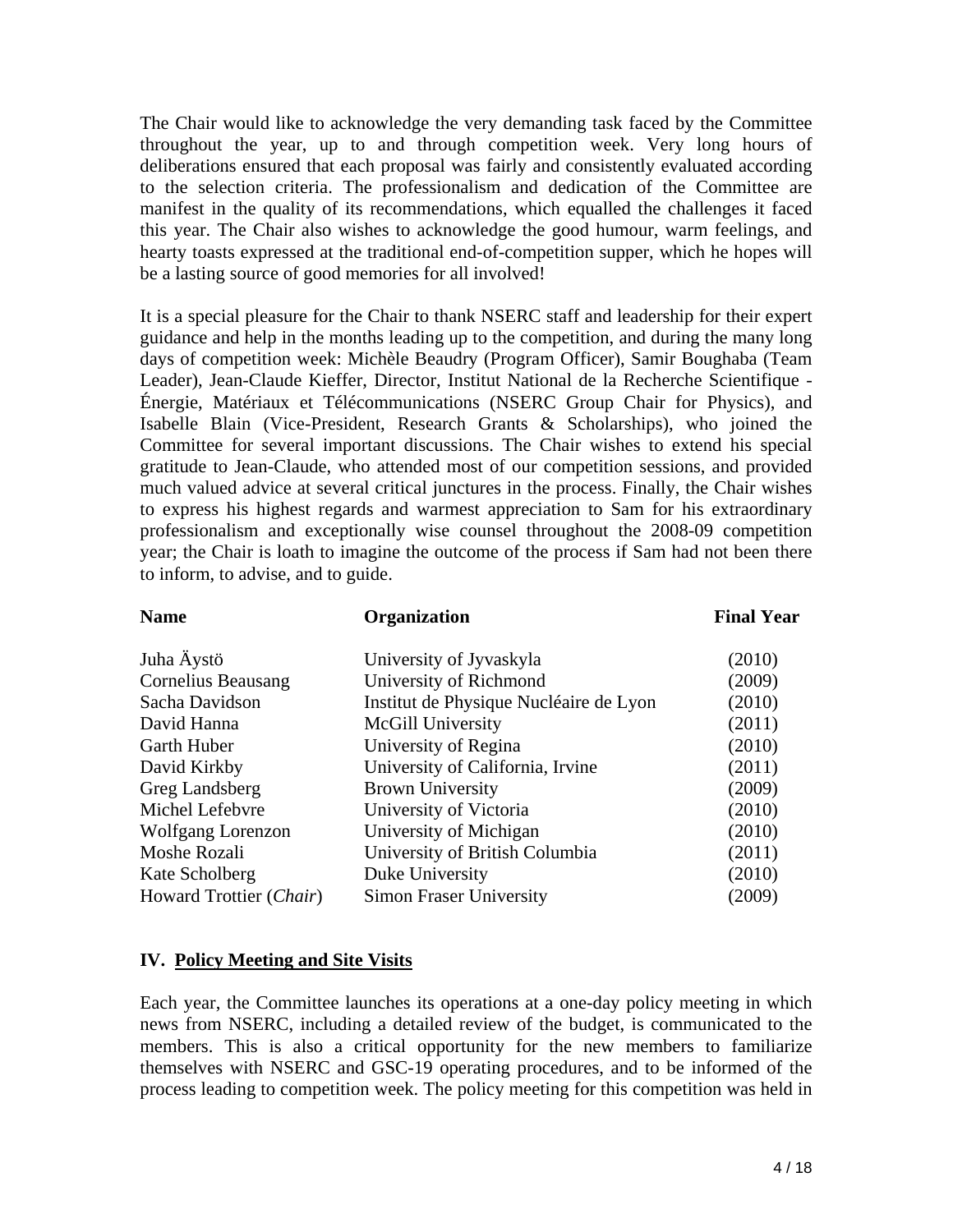Waterloo on Sunday October 26, 2008, and required a full working day of presentations by the Chair and Program Officer, and discussions amongst Committee members (all of whom but one returning member attended).

Following the policy meeting, it is a tradition for GSC-19 to visit Canadian institutions with subatomic physics research programs on a 3-year rotation basis. The visits are conducted for informational purposes only and are not a part of the grant evaluation process. They provide opportunities to communicate information about NSERC and the review process to researchers, while the Committee members hear presentations about the researchers' activities and learn first-hand about their infrastructure and environment. The learning process that accompanies these visits is particularly important considering the large number of GSC-19 members affiliated with non-Canadian research institutions. These visits are also a valuable opportunity for Canadian members to get a full sense of the research environments of their colleagues from one end of the country to the other over their three years of service to GSC-19.

This year, the Committee visited the Perimeter Institute on October 27, and then embarked on a tour of Prairie institutions. On October 28, the Committee was hosted at the University of Manitoba, where it also met with groups from the University of Winnipeg and Brandon University. On October 29, the Committee was hosted at the University of Regina, where it also met with a group from the University of Saskatchewan. The tour closed on October 30 with a visit to the University of Alberta.

At each visited institution, the meeting first began with presentations by the Chair, who summarized the discussions at the policy meeting and provided information on the evaluation process of grant applications. Michèle Beaudry then provided the audience with recent news from NSERC. Subsequently, the Committee met with the local administration, typically at the level of the Department Chair, Vice-President for Research, or Dean for Research, and was allotted time to interact with students and postdocs involved in NSERC-supported research. These visits provided the Committee with an extremely valuable context about research realities at each institution and allowed many informal interactions with the entire spectrum of personnel. Although necessarily fast-paced and intense, these visits are a very precious source of information about the research environment in which Canadian researchers operate and the local support or constraints they may have. An informal summary on each visit was prepared by Canadian members of the Committee. These reports are available for future Committees to consult. Since these visits are informational and not, in any way, used as part of any grant evaluation, these summaries are for internal use only.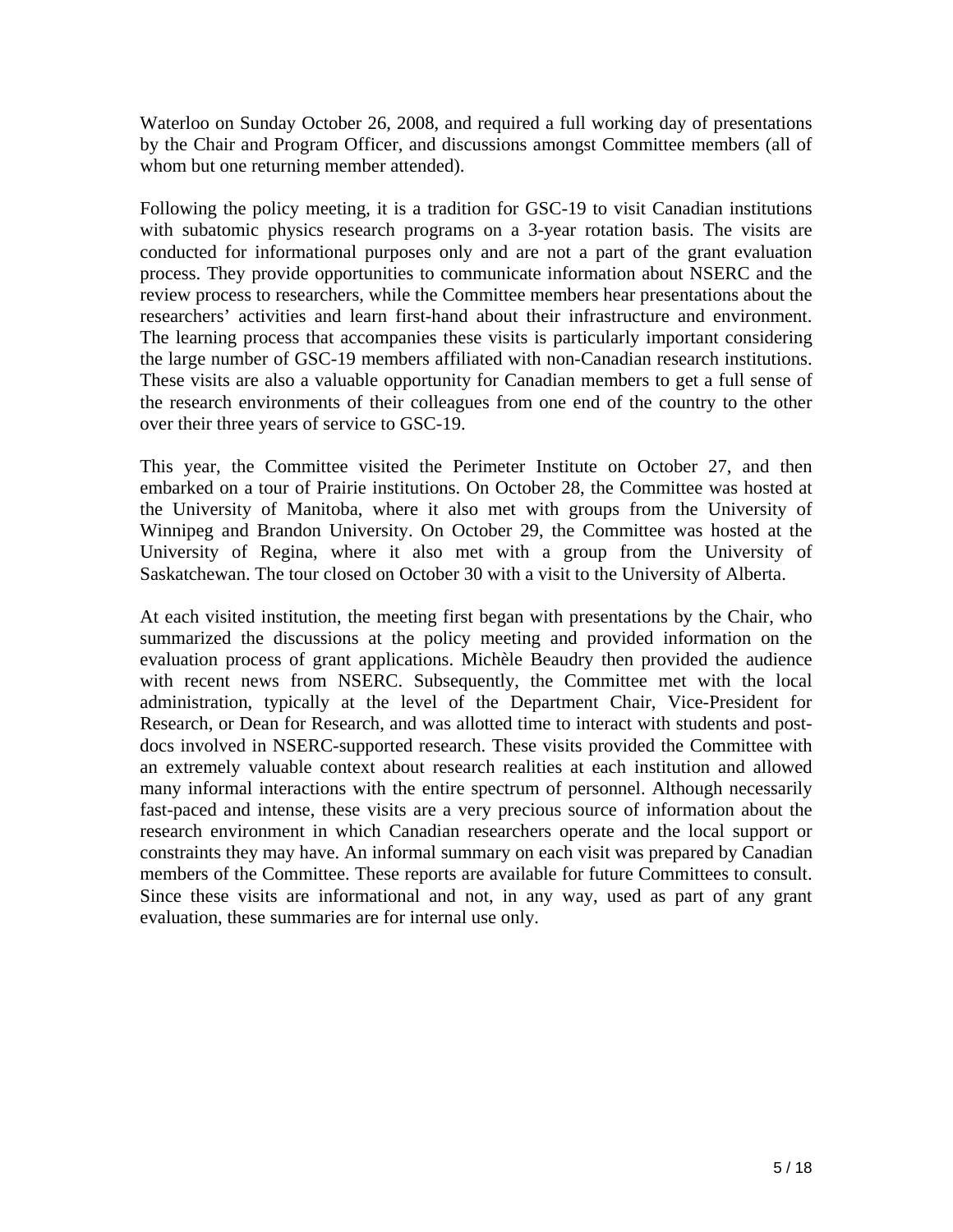## **V. Pre-Review Process**

When the Form 180s (Discovery – Individual, Group, Project) and Form 181s (for MRS) are received, each application is assigned by the Chair to first and second internal reviewers, who are Committee members with the most appropriate expertise, and with careful consideration of balancing the full workload among all of the members. In the case of Form 180s, the first reviewer is then required to recommend five external referees for each of his/her assigned applications. Typically, up to two of the external referees could be chosen from the list of suggested referees on the Form 180. It is in the applicant's interest to suggest referees who are not in conflict of interest according to NSERC's guidelines. Internal reviewers generally recommend a substantial fraction of external referees who are from outside Canada.

## **VI. Chairs' Meeting and GSC Structure Review Meeting**

The annual Chairs' meeting was held in Ottawa on Sunday November 23, 2008. In this meeting, each GSC Chair reviews all of the applications to his/her GSC to ensure that (i) each application has a suitable set of external reviewers and (ii) each application is being reviewed by the most appropriate GSC. There are usually only a few applications that fall at the boundary between GSC-19 and other Committees. In any such case, a meeting involving the Chairs of GSC-19 and the alternate GSC, the Group Chair(s), and the NSERC Team Leader(s) and Program Officer(s) is convened. A decision on which GSC should review the application is made based on an assessment of which Committee has the most relevant expertise. This year, there were two such consultations, but no application was moved into or out of GSC-19. As usual, various other tasks were carried out during the meeting. The list of external referees was finalized and the list of grant applications needing a site visit was established. The Chair identified the participants to be invited to make a presentation at Large Project Day and organized the preliminary agenda for it.

The Chair also attended the GSC Structure Review Meeting which was held in Ottawa on Thursday December 4, 2008. While the GSC restructuring process will have essentially no impact on the operation of GSC-19, which will preserve its present envelope structure and review procedures, the Chair felt it worthwhile to attend this meeting so as to keep informed of these major changes at NSERC.

## **VII. Review Committees**

Six large grant applications in this year's competition were subject to site visits by *ad hoc* or standing Committees of internationally-recognized experts in each area. An engineering review of the currently supported SNO+ project was also conducted. Such reviews generally last one-to-two days, and each Committee is generally charged with making thorough scientific, technical, and budgetary analyses of the proposal before it. These analyses go well beyond what is possible by review of only the written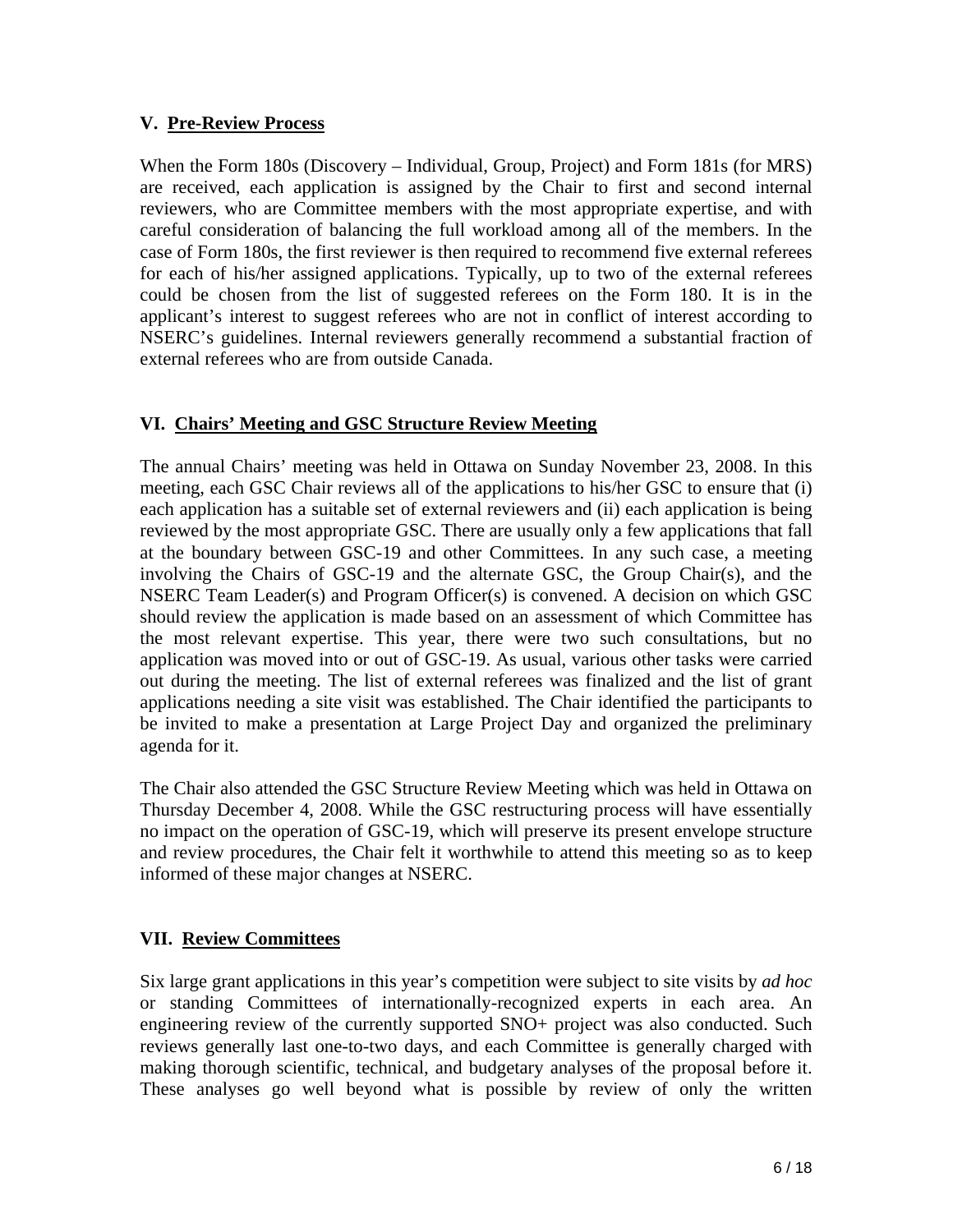applications. The Committees hear detailed presentations by the researchers, who are exhaustively questioned about all relevant aspects of the proposal. Full reports with recommendations, including budget recommendations, were prepared for the GSC. The reports, without the budget recommendations, were sent by NSERC to the project collaborations prior to Large Project Day (LPD), and formed the basis of detailed questions that were submitted by the GSC to each collaboration that was invited to LPD.

The seven reviews in fiscal year 2008-09 were, in chronological order: the engineering review of SNO+ (September 5, 2008 in Edmonton); the ATLAS Project and MRS proposals (November 14-15, 2008 at TRIUMF); the T2K Project and RTI proposals (December 8-9, 2008 at TRIUMF); the Gamma-Ray Spectroscopy at ISAC Group grant request (December 11-12, 2008 at TRIUMF); the DEAP/CLEAN Project proposal (December 19, 2008 in Kingston); the SNOLAB MRS request (December 20, 2008 in Kingston); and the EXO Project and RTI proposals (January 8-9, 2009 in Ottawa).

The GSC Chair attended all of these reviews as an *ex officio* member, and GSC member Cornelius Beausang served as a full member of the Gamma-Ray Spectroscopy at ISAC review. The Chair also attended a meeting of the Advisory Committee on TRIUMF (ACOT) on March 13-14, 2009 at TRIUMF (the usual November meeting of ACOT was not held this year, due to ongoing preparations by TRIUMF of its new five-year plan).

## **VIII. Large Project Day**

It has proved extremely useful to devote one day prior to the beginning of the competition to presentations by the Principal Investigators of projects requesting grants of an average of \$500K per year or more. This is referred to as Large Project Day (LPD). It is also now customary to meet on LPD with management representatives from the Institute of Particle Physics (IPP), the Perimeter Institute, SNOLAB, and TRIUMF. This year, for the first time, a representative of the recently established Canadian Institute of Nuclear Physics (CINP) was also invited to make a presentation, which was done in the public part of the day, given that the CINP itself had an MRS proposal before the Committee. LPD was held this year in Ottawa on Sunday February 1, 2009. The agenda is attached as Appendix 1.

The day began with *in camera* presentations by Robert Myers (representing the Perimeter Institute's newly-appointed Director Neil Turok), William Trischuk (Director of the IPP), and Jean-Michel Poutissou and Gordon Ball (TRIUMF's outgoing and incoming Scientific Directors, respectively). They provided the Committee with the perspective of the communities served by their organizations. Principal Investigators then made presentations and answered questions previously submitted by the GSC; this was done in an open session that was attended by about 20 members of the community. The invited projects were, in order of presentation, the CINP, SNOLAB, T2K, ATLAS, Gamma-Ray Spectroscopy at ISAC , EXO, and DEAP/CLEAN.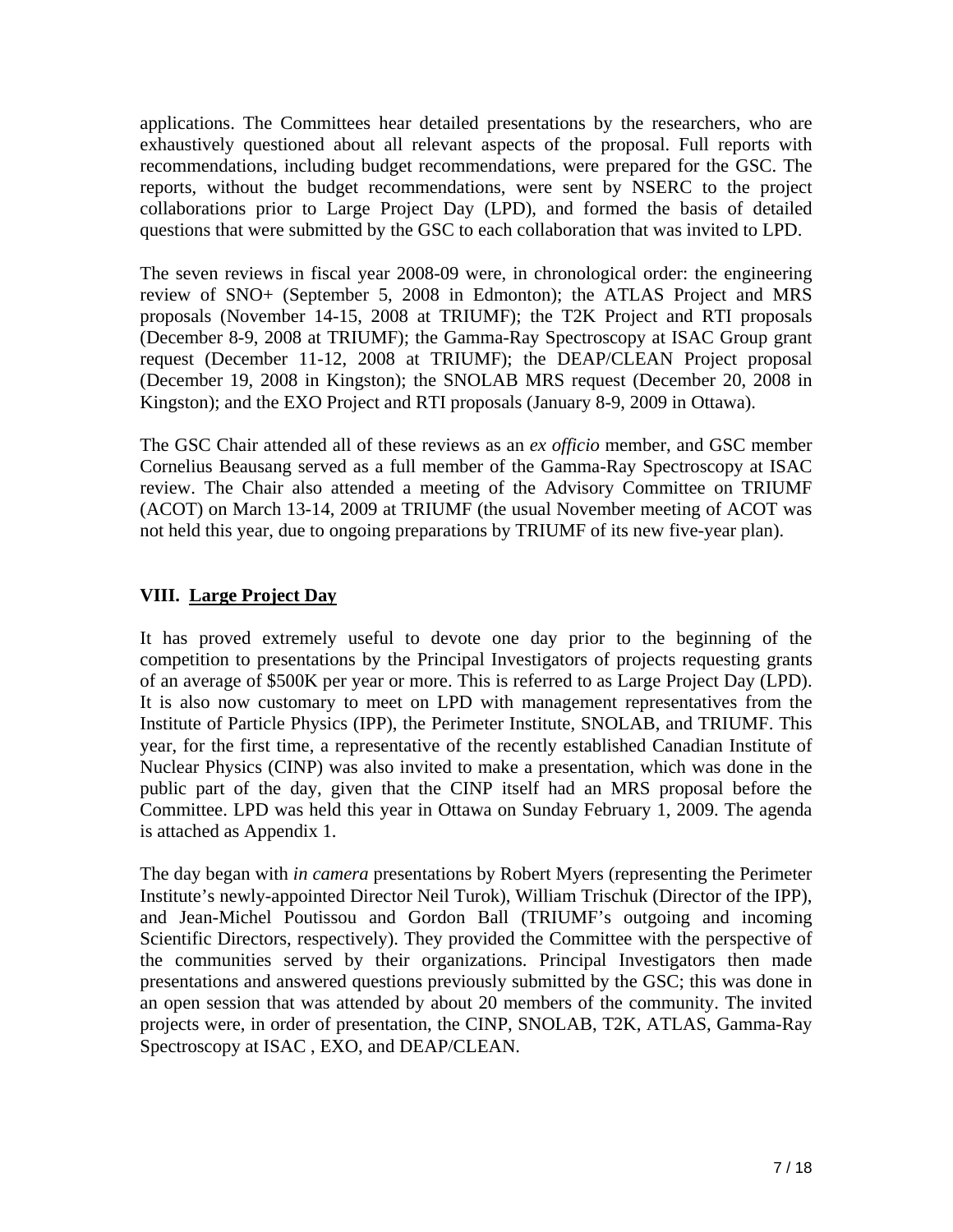During LPD, important information was provided by Dr. Anthony Noble, Director of SNOLAB, during his public presentation. First, Dr. Noble presented a revised amount as the new request to ensure SNOLAB's full operation in FY2009-10. He then indicated that it was possible that a significant portion of the operations funds requested by SNOLAB in its MRS grant request (and which were also required to be obtained from federal sources in order to match government of Ontario commitments to the facility's fiscal 2009 operations) might come from an approved CFI Infrastructure Operating Fund (IOF) grant related to the Cryopit. Taking into account the advances in completing the Cryopit, Dr. Noble reported that SNOLAB had requested from the CFI to release these funds by summer 2009, and that a decision on this request might come within the following few days. Dr. Noble further indicated that any monies so committed by the CFI would be subtracted from the SNOLAB MRS request to GSC-19.

At the end of the day, the Committee had an *in camera* session with Isabelle Blain who updated the Committee on the on-going GSC Structure Review, and who heard concerns of GSC-19 members regarding the financial challenges faced by the envelope in general and in this competition in particular. Ms. Blain assured the members that the Committee would be kept apprised of any developments on the request for early release of CFI IOF monies for SNOLAB operations, but could not offer any guarantees at that point as to what the outcome of that request would be, or when CFI's response would come.

## **IX. Beginning of the Competition**

The funds available to the Committee at the beginning of the competition are shown in Table 1. The base budget from year to year maintains a flat profile, and no new funds have come into the envelope since fiscal year 2007-08. In particular, there was no addition of funds for new applicants who entered the envelope in either fiscal 2008-09 or 2009-10, while the amount generated by the 2002 Reallocations exercise flat-lined in fiscal 2007-08, which was the last year of the implementation of the results of that exercise.

An amount of \$300K was subtracted from the envelope for fiscal 2009 as part of the reimbursement to NSERC of the \$1.5M payment towards ATLAS' Cost-to-Completion in 2005. There was a carry-forward of \$102K from last year's competition into this year's budget prior to the competition, while \$27K was received due to an RTI budget adjustment from 2008-09 year-end funds.

Taking into account on-going commitments from previous competitions, \$11.802M was available for the 2009 competition (52% of the envelope). This year, GSC-19 received 57 applications. At the start of competition week, taking into account the revised budget request by SNOLAB, the total funds requested for fiscal 2009 amounted to \$20.483M.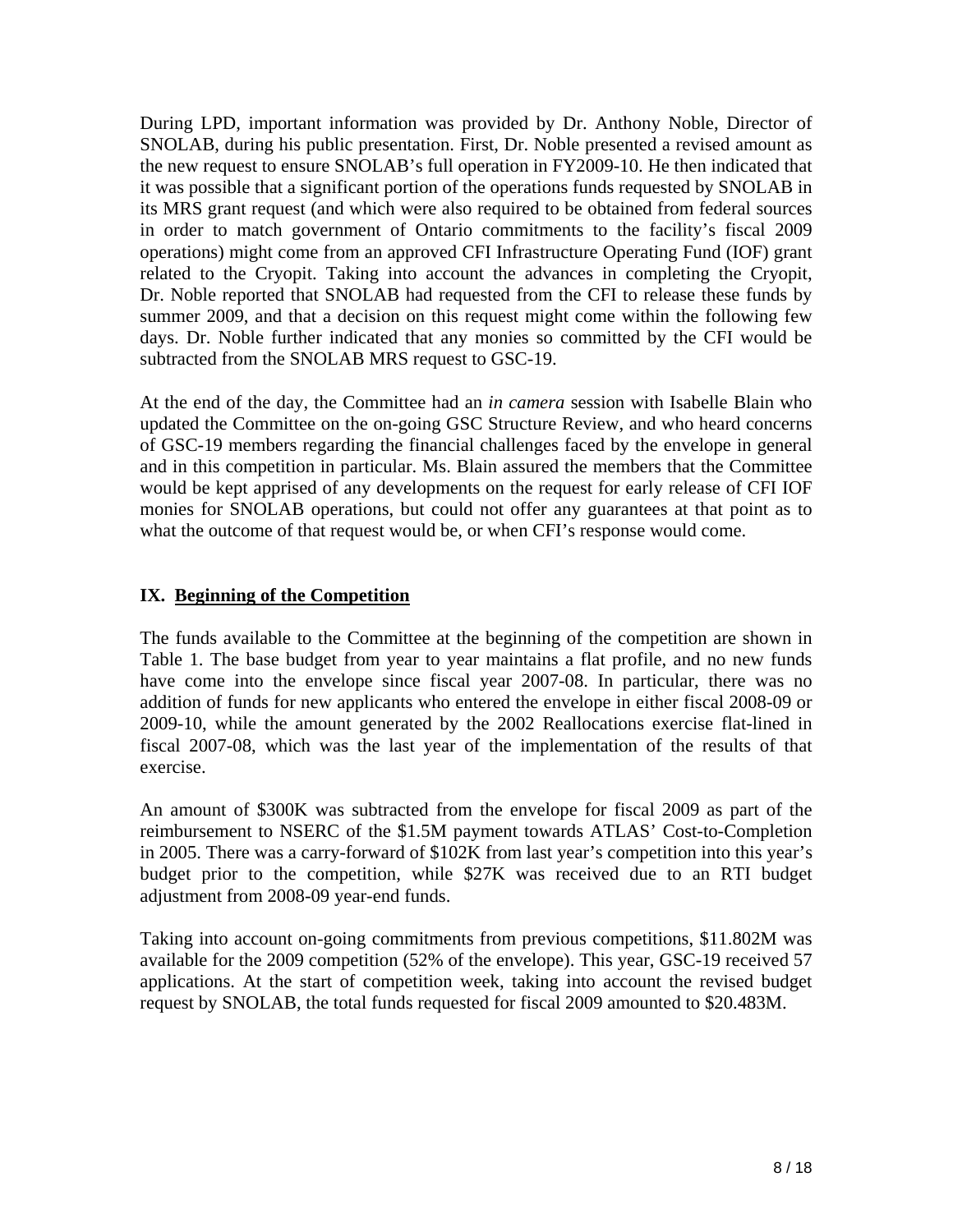| 2009 Competition - Subatomic Physics Envelope Budget                                                                                                                               |                                                          |                                                             |                                      |                                      |                                   |                                   |  |  |
|------------------------------------------------------------------------------------------------------------------------------------------------------------------------------------|----------------------------------------------------------|-------------------------------------------------------------|--------------------------------------|--------------------------------------|-----------------------------------|-----------------------------------|--|--|
| <b>Beginning of Competition (February 2, 2009)</b>                                                                                                                                 |                                                          |                                                             |                                      |                                      |                                   |                                   |  |  |
| (millions of dollars)                                                                                                                                                              |                                                          |                                                             |                                      |                                      |                                   |                                   |  |  |
| <b>Budget Item</b>                                                                                                                                                                 | 2007-08                                                  | 2008-09                                                     | 2009-10                              | 2010-11                              | $2011 - 12$                       | 2012-13                           |  |  |
| <b>Base Budget</b>                                                                                                                                                                 | 20.665                                                   | 20.665                                                      | 20.665                               | 20.665                               | 20.665                            | 20.665                            |  |  |
| <b>Cumulative Permanent Additions:</b>                                                                                                                                             |                                                          |                                                             |                                      |                                      |                                   |                                   |  |  |
| New Applicants <sup>1</sup>                                                                                                                                                        | 1.622                                                    | 1.622                                                       | 1.622                                | 1.622                                | 1.622                             | 1.622                             |  |  |
| Reallocations <sup>2</sup>                                                                                                                                                         | 0.459                                                    | 0.459                                                       | 0.459                                | 0.459                                | 0.459                             | 0.459                             |  |  |
| Transfers <sup>3</sup>                                                                                                                                                             | 0.064                                                    | 0.064                                                       | 0.064                                | 0.064                                | 0.064                             | 0.064                             |  |  |
| <b>Temporary Transfers:</b><br><b>ATLAS Cost-to-Completion</b><br><b>SRO Contribution</b><br>Forward-Borrow<br>Miscellaneous<br><b>Total Fiscal Year</b><br><b>Actual Spending</b> | 0.075<br>0.000<br>1.200 <sup>4</sup><br>24.211<br>24.572 | $-0.300$<br>0.000<br>0.000<br>$0.075^5$<br>22.666<br>22.667 | $-0.300$<br>0.000<br>0.000<br>22.510 | $-0.300$<br>0.000<br>0.000<br>22.510 | 0.000<br>0.000<br>0.000<br>22.810 | 0.000<br>0.000<br>0.000<br>22.810 |  |  |
| Carry-forward <sup>6</sup>                                                                                                                                                         | 0.103                                                    | 0.102                                                       |                                      |                                      |                                   |                                   |  |  |
| <b>Commitments</b><br>RTI budget adjustment <sup>7</sup><br><b>Available for Competition</b>                                                                                       | 0.126                                                    | 0.081                                                       | $-10.838$<br>0.027<br>11.802         | $-5.452$                             | $-3.412$                          | $-2.384$                          |  |  |

*1 There is no allocation of new funds for new applicants for the 2008 competition.*

*2 FY 2007/08 was the last year for the 2002 reallocations exercise.*

*3 \$64,000 were added to the envelope as a result of the \$1M increase to the general MRS budget (6.4*

*4 The reimbursment of the forward-borrowed amount of \$1.2M in FY 2007-08 is cancelled. This is the result of NSERC's decision to exceptionally contribute to the interim support of SNOLAB's operation for FY 2007-08 and FY 2008-09, alongside funding partners.*

*5 This payment to the envelope relates to the fact that, following an ad hoc review alongside funding partners, NSERC is exceptionally contributing to the interim support of SNOLAB's operation from outside the envelope for FY 2007-08 and 2008-09. The entirety of the 2007 SAPMR grant to SNOLAB (\$1.275M) was paid back to the envelope (cancellation of the 4 payments of \$300K/year from the envelope to reimburse the forward-borrowed amount of \$1.2M, plus a one-time contribution of \$75K to the envelope in 2008).*

*6 For each year, the carry forward is calculated by substracting the actual spending from the total fiscal year allotment, then adding the previous year's carry-forward amount.*

*7 The RTI budget adjustment is made using year-end funds. This amount may change up to March 31, 2009.*

*Table 1. Overall budget available at the beginning of the 2009 competition.*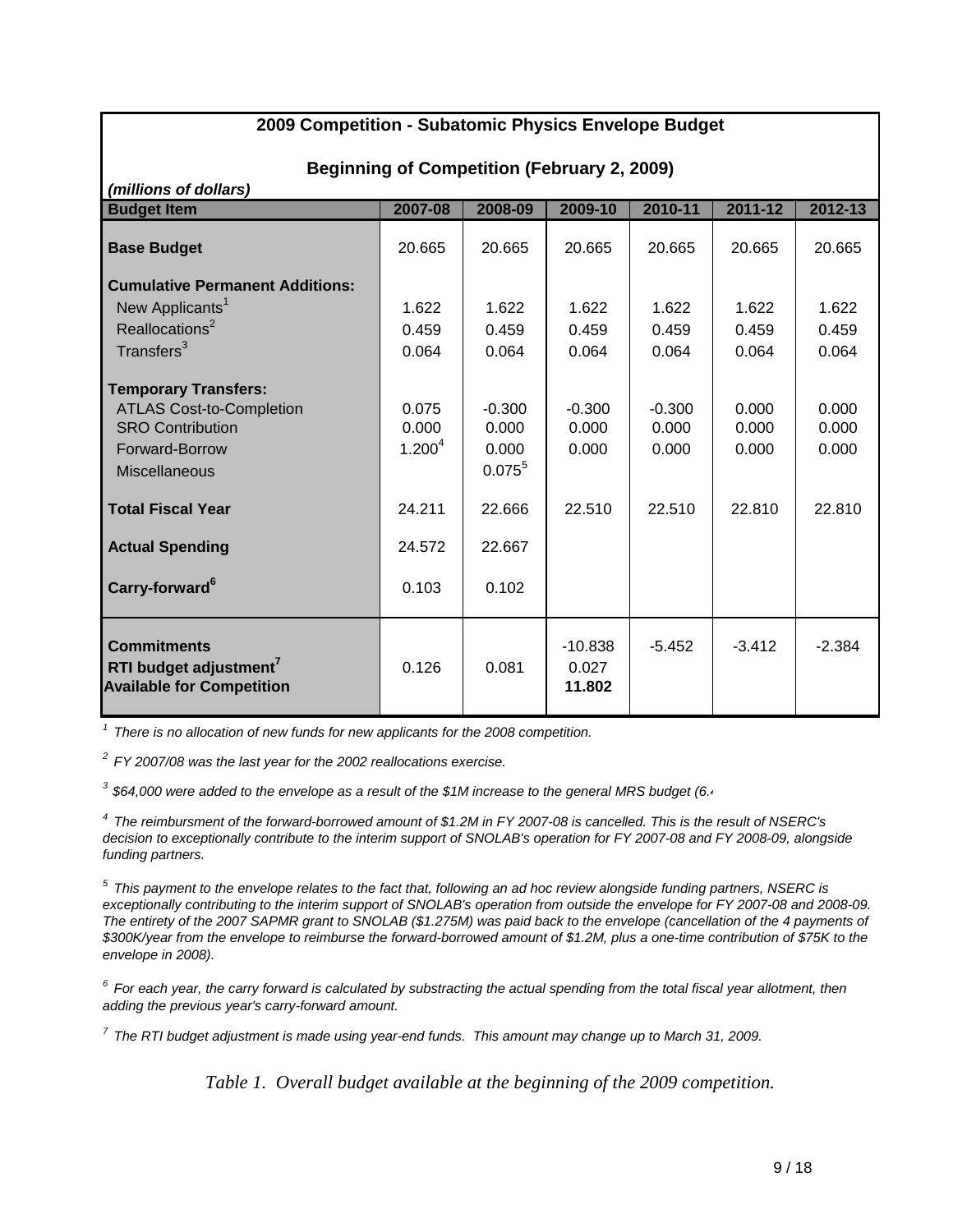Consequently, at that point in the competition, the projected average funding rate for fiscal 2009 was 58%. For comparison, the funding rates for the years 2003 to 2008 were 58%, 55%, 58%, 60%, 55%, and 66%.

While the funding rate did not appear to be unusually low, another measure of the difficulty of this year's competition is that, at the start of competition week, the funds requested from just the four largest operations grant requests exceeded the total competition budget. By any measure, it was clear to the Committee that this would be an exceptionally challenging competition.

## **X. The 2009 Competition**

The competition was held in Ottawa over a period of five days, from Monday, February 2 to Friday, February 6, 2009. The first day started with a review of logistics, policies, and procedures, and a presentation of the budget as outlined in the previous section. The Committee then started Round 1 of the competition, and proceeded with the review of the applications.

The format of the discussions strictly followed NSERC's guidelines and the Committee's internal procedures. Previously, in the fall of 2008, at least two Committee members were assigned to conduct an *internal* review of each application. During competition week, for each application, the first internal reviewer presented all aspects of the proposal and made her/his recommendations (rating, funding, duration). This was followed by additional comments and/or a presentation by the second internal reviewer, who also made recommendations. These in-depth reviews were carried out independently by the two internal reviewers (who were not aware of the other's identify before the first reviewer's presentation), and took into account the reports received from external referees, if available, as well as site visit reports where applicable. Each application was then thoroughly discussed by the entire Committee. At the end of the discussion, each member was asked to rate the application against NSERC's selection criteria: (i) excellence of the researcher(s), (ii) excellence of the proposal, (iii) contribution to the training of HQP, and (iv) need for funds. The Committee then decided whether to recommend funding the application, the level of funding, and the funding duration. Any recommendation was determined through secret electronic voting. The median vote was selected as the final recommendation of the Committee. Members in conflict with any particular application left the meeting room before it was discussed, and were never informed, even by the end of the competition, of the final result.

Once the Committee completed the review of the experimental individual, Group, Project and RTI (typically Categories 2 and 3, i.e., larger than \$150K in total) and MRS (typically larger than an average of \$500K per year) proposals, it was divided into two sub-committees: a theory one and an RTI/MRS one. The theory sub-committee reviewed all the theory individual grant applications. The RTI/MRS sub-committee reviewed the RTI - Category 1 (smaller than \$150K in total) grant requests, as well as the MRS grant applications requesting an average of less than \$500K per year.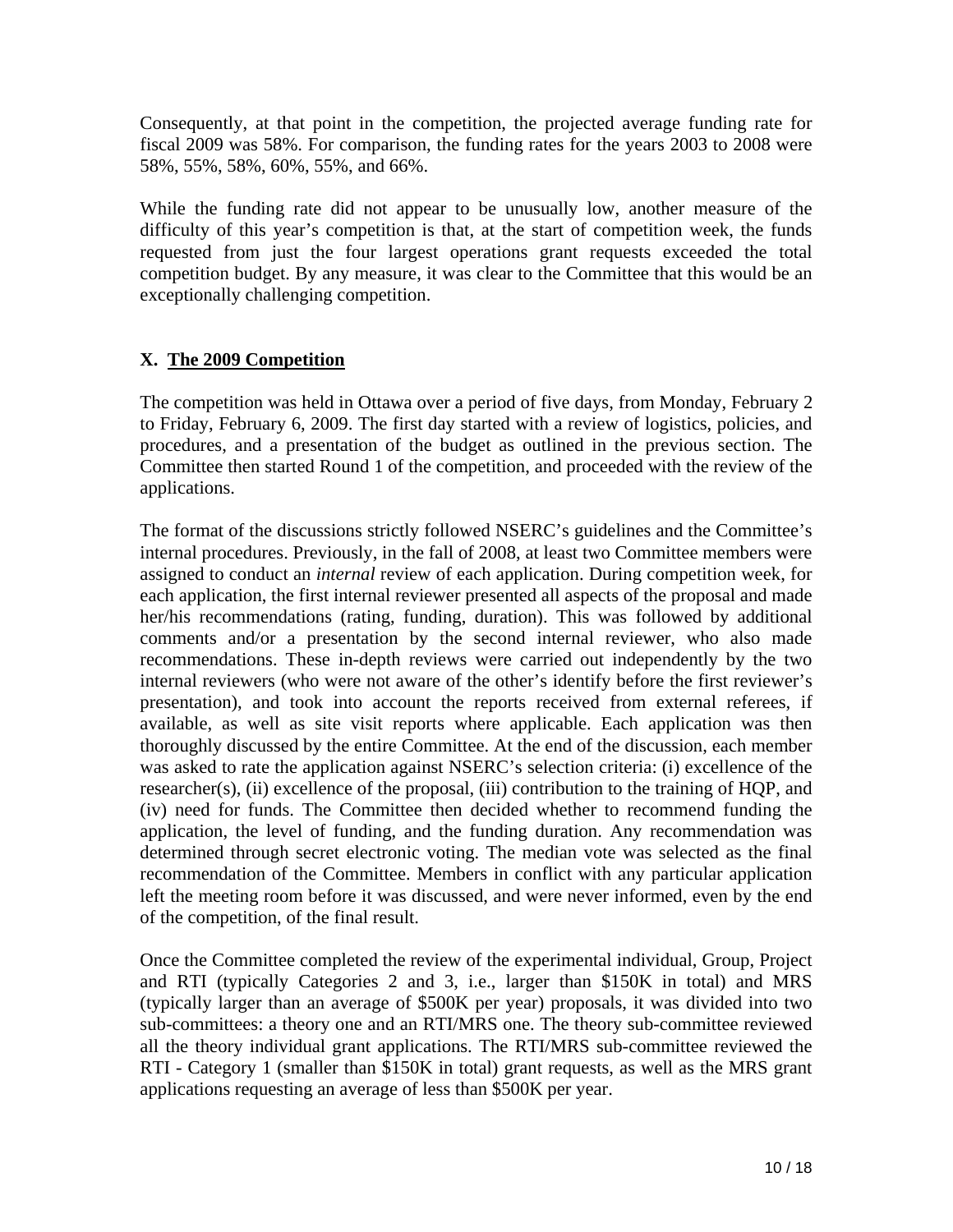As usual, it was strictly forbidden for the GSC members to keep a cumulative total of the recommended awards, in order not to bias the review of applications discussed towards the end, and to ensure that all applications were treated consistently and fairly. Moreover, in order to ensure the integrity of the process, applications could be flagged by any Committee member, the Program Officer, or Team Leader, at any time in Round 1, if he/she felt that some aspects of the discussion or the recommendation necessitated further discussion.

The Round 1 deliberations concluded in the morning of Thursday, February 5. At this point the Team Leader made a presentation to the Committee on the budget, taking into account the sum of the recommended awards for all the applications. The result was that a sum of \$14.984M had been recommended, to be compared to a total of \$11.802M that was available to the Committee, and \$20.483M in requested funds. Despite the application of the most exacting standards of scientific merit and need for funds, the Committee had spent \$3.182M more than the allowed budget.

At this time, the Team Leader also followed up on Isabelle Blain's commitment to keep the Committee apprised of any developments on the request for early release of CFI IOF monies for SNOLAB operations. The Team Leader presented the Committee with an excerpt from an e-mail from Jac van Beek, Vice President of CFI, to Isabelle Blain stating that upon completion of the construction phase of the CFI Cryopit project, the IOF funding can be accessed for eligible operating and maintenance expenses, and that the funds are now available for any eligible expenses that are being incurred prior to finalization of the construction. SNOLAB's management received this e-mail as well.

After discussion, the Committee concluded that the e-mail from Jac van Beek, together with assurances from the Director of SNOLAB on LPD about the facility's intention to reduce its MRS request by the amount of the CFI IOF in case of a release during fiscal year 2009-10, were sufficient for the Committee to deem that the SNOLAB MRS request would henceforth be regarded as having in fact been reduced by a corresponding amount.

Prior to the start of Round 2, a thorough discussion took place to establish the guiding principles for re-evaluation of all proposals in an attempt to balance the Committee's budget. The Committee was unanimous that the same set of principles would be applied to all proposals, that all proposals would again be assessed strictly on their merits, and that strict account would be taken of the Committee's evaluations of the four criteria for each proposal, which had been recorded in Round 1. All applications were then reassessed and revised funding recommendations made (secret electronic vote).

At the start of the last day of the competition, Friday, February 6, the Team Leader presented the results of the Round 2 deliberations. The revised recommendation by the Committee was for \$12.398M in funding, compared again with the available total of \$11.802M, for a shortfall of \$596K. A proposal was made to forward borrow \$600K to cover this shortfall, and several approaches for the eventual reimbursement of this amount were assessed. The Team Leader also reviewed the distribution of the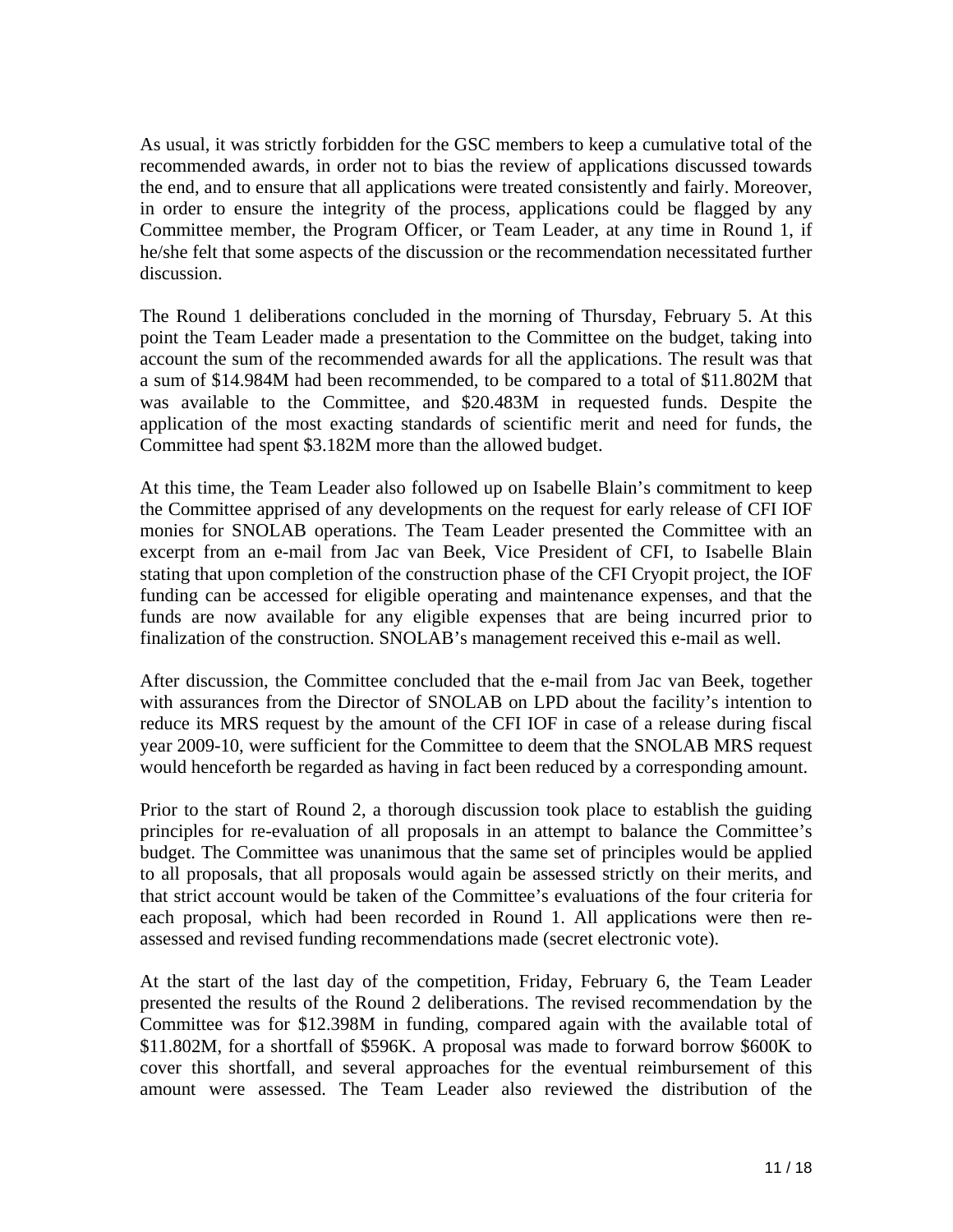recommended budget at that point amongst theory, operations, and equipment grants, and presented an outlook for the 2010-11 competition budget.

The Committee also considered whether to conduct a comprehensive Round 3 review of all proposals, to see if the shortfall could be further reduced. After much discussion, the Committee unanimously agreed that it was not reasonable to attempt to make further reductions after the thorough and exhaustive efforts already made. The Committee agreed unanimously to recommend a forward borrow of \$600K to cover the shortfall in its Round 2 funding recommendations, and further to recommend that the forward borrow be reimbursed in equal amounts of \$150K per year, for four years, beginning in fiscal year 2010-11. With a recommended total funding of \$12.398M and revised requested for fiscal year 2009-10 of \$18.783M, the funding rate for this year's competition is 66%.

## **XI. End of Competition Results**

The Committee's final multiyear budget levels are shown in Table 2, which includes a post-competition adjustment of \$39K as a carry-forward into fiscal 2009, owing to ongoing instalment for 2009 which has been deferred to 2010. Table 3 shows a multiyear breakdown of theory, experimental operating, MRS, and capital allocations, while Table 4 gives the percentage share of the envelope in theory, operations, and equipment over the period from 2006 through 2009.

These figures provide quantitative measures of what could reasonably be characterized as a funding crisis, one which has loomed over the SAP community for several years, as forecast in the 2006 Long Range Plan, and which is also described at the beginning of this report.

Indeed, the Committee took full note in Rounds 2 and 3 that its recommendations would result in a substantial increase in the operations fraction of the envelope while not allowing for any carry-forward that may be used for capital expenditures in future competitions. In the Committee's opinion, it is less this year's equipment fraction of the envelope that is a concern, but rather the fact that the outlook for the 2010 competition indicates that the competition budget (around \$6M) will be about the size of all the returning operating grant applications (Individual, Project, Group). A shift towards the CFI for major capital equipment has been observed over the recent past. Again, this year, most major capital needs of the community have been submitted to the current CFI competition. If this additional source of funding is welcome, it is important to highlight the fact that it will in turn generate increasing pressure on the envelope as the latter is the main funding source in support of research and operating costs. Moreover, while the pressure on the envelope due to capital requests was reduced this year, it is clear that the need for capital investments by GSC-19, including for proposals that fall outside the mandate of the CFI, will increase again in the coming years. In particular, funds from GSC-19 will be needed for the R&D efforts essential to the future of Canadian SAP, and to satisfy the capital needs of the smaller programs that are essential to the breadth of the community.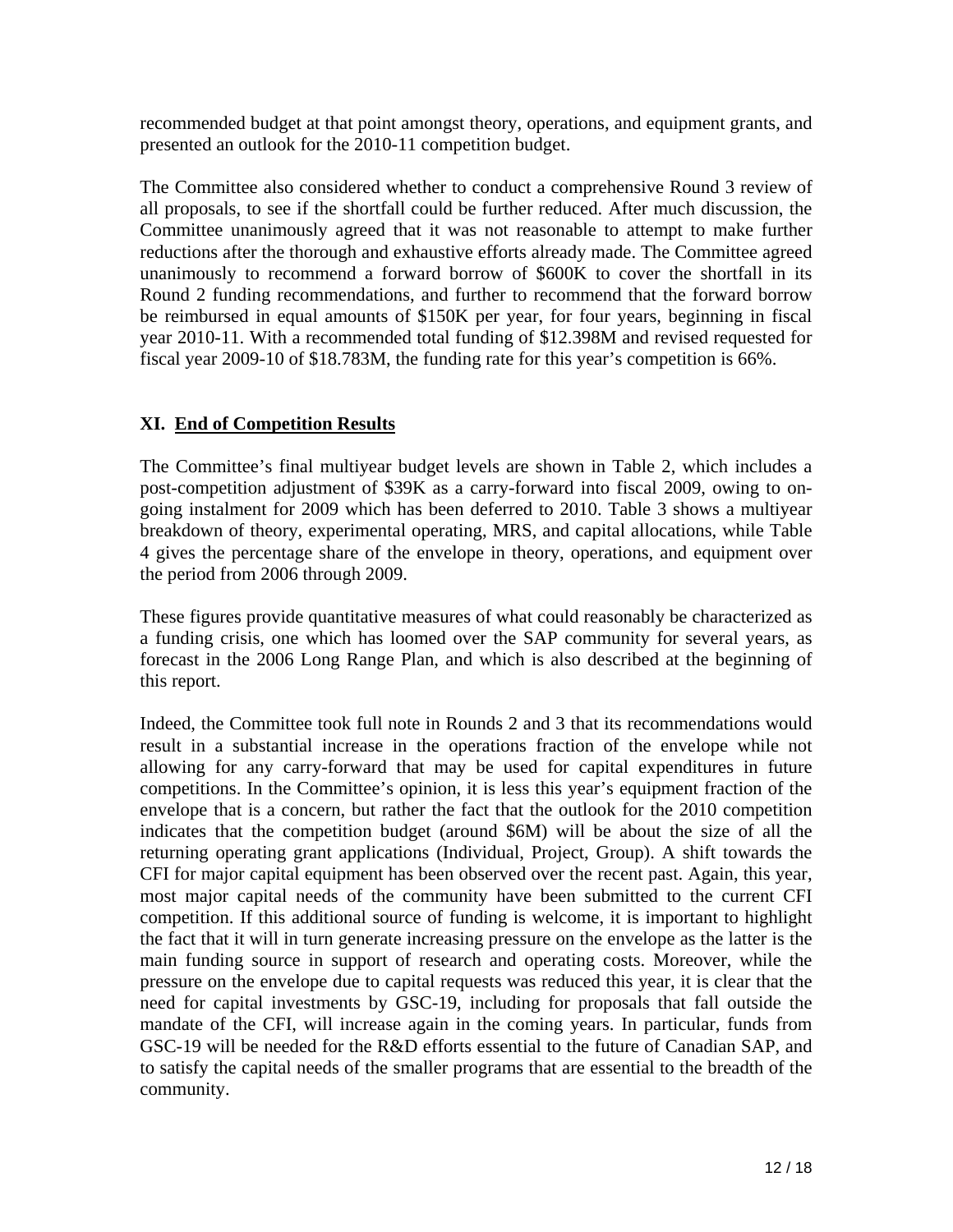| 2009 Competition - Subatomic Physics Envelope Budget                                                                                                                                                                    |                                                                   |                                                                        |                                                         |                                      |                                   |                                   |                                   |
|-------------------------------------------------------------------------------------------------------------------------------------------------------------------------------------------------------------------------|-------------------------------------------------------------------|------------------------------------------------------------------------|---------------------------------------------------------|--------------------------------------|-----------------------------------|-----------------------------------|-----------------------------------|
| Post-Competition (March 18, 2009)                                                                                                                                                                                       |                                                                   |                                                                        |                                                         |                                      |                                   |                                   |                                   |
| (millions of dollars)                                                                                                                                                                                                   |                                                                   |                                                                        |                                                         |                                      |                                   |                                   |                                   |
| <b>Budget Item</b>                                                                                                                                                                                                      | 2007-08                                                           | 2008-09                                                                | 2009-10                                                 | 2010-11                              | $2011 - 12$                       | 2012-13                           | 2013-14                           |
| <b>Base Budget</b>                                                                                                                                                                                                      | 20.665                                                            | 20.665                                                                 | 20.665                                                  | 20.665                               | 20.665                            | 20.665                            | 20.665                            |
| <b>Cumulative Permanent Additions:</b>                                                                                                                                                                                  |                                                                   |                                                                        |                                                         |                                      |                                   |                                   |                                   |
| New Applicants <sup>1</sup>                                                                                                                                                                                             | 1.622                                                             | 1.622                                                                  | 1.622                                                   | 1.622                                | 1.622                             | 1.622                             | 1.622                             |
| Reallocations <sup>2</sup>                                                                                                                                                                                              | 0.459                                                             | 0.459                                                                  | 0.459                                                   | 0.459                                | 0.459                             | 0.459                             | 0.459                             |
| Transfers <sup>3</sup>                                                                                                                                                                                                  | 0.064                                                             | 0.064                                                                  | 0.064                                                   | 0.064                                | 0.064                             | 0.064                             | 0.064                             |
| <b>Temporary Transfers:</b><br><b>ATLAS Cost-to-Completion</b><br><b>SRO Contribution</b><br>Forward-Borrow<br><b>Miscellaneous</b><br><b>Total Fiscal Year</b><br><b>Actual Spending</b><br>Carry-forward <sup>6</sup> | 0.075<br>0.000<br>1.200 <sup>4</sup><br>24.211<br>24.572<br>0.103 | $-0.300$<br>0.000<br>0.000<br>$0.075^{5}$<br>22.666<br>22.667<br>0.102 | $-0.300$<br>0.000<br>0.600<br>23.239<br>23.200<br>0.039 | $-0.300$<br>0.000<br>0.000<br>22.510 | 0.000<br>0.000<br>0.000<br>22.810 | 0.000<br>0.000<br>0.000<br>22.810 | 0.000<br>0.000<br>0.000<br>22,810 |
| <b>Commitments</b><br>RTI budget adjustment <sup>7</sup><br><b>Available for Competition</b>                                                                                                                            | 0.126                                                             | 0.081                                                                  | 0.027                                                   | $-16.311$                            | $-11.771$                         | $-3.120$                          | $-0.739$                          |

*1 There is no allocation of new funds for new applicants for the 2008 competition.*

*2 FY 2007/08 was the last year for the 2002 reallocations exercise.*

*3 \$64,000 were added to the envelope as a result of the \$1M increase to the general MRS budget (6.4%*

*4 The reimbursment of the forward-borrowed amount of \$1.2M in FY 2007-08 is cancelled. This is the result of NSERC's decision to exceptionally contribute to the interim support of SNOLAB's operation for FY 2007-08 and FY 2008-09, alongside funding partners.*

*5 This payment to the envelope relates to the fact that, following an ad hoc review alongside funding partners, NSERC is exceptionally contributing to the interim support of SNOLAB's operation from outside the envelope for FY 2007-08 and 2008-09. The entirety of the 2007 SAPMR grant to SNOLAB (\$1.275M) was paid back to the envelope (cancellation of the 4 payments of \$300K/year from the envelope to reimburse the forward-borrowed amount of \$1.2M, plus a one-time contribution of \$75K to the envelope in 2008).*

*6 For each year, the carry forward is calculated by substracting the actual spending from the total fiscal year allotment, then adding the previous year's carry-forward amount.*

*Table 2. Multi-year budget summary at the end of the 2009 competition.*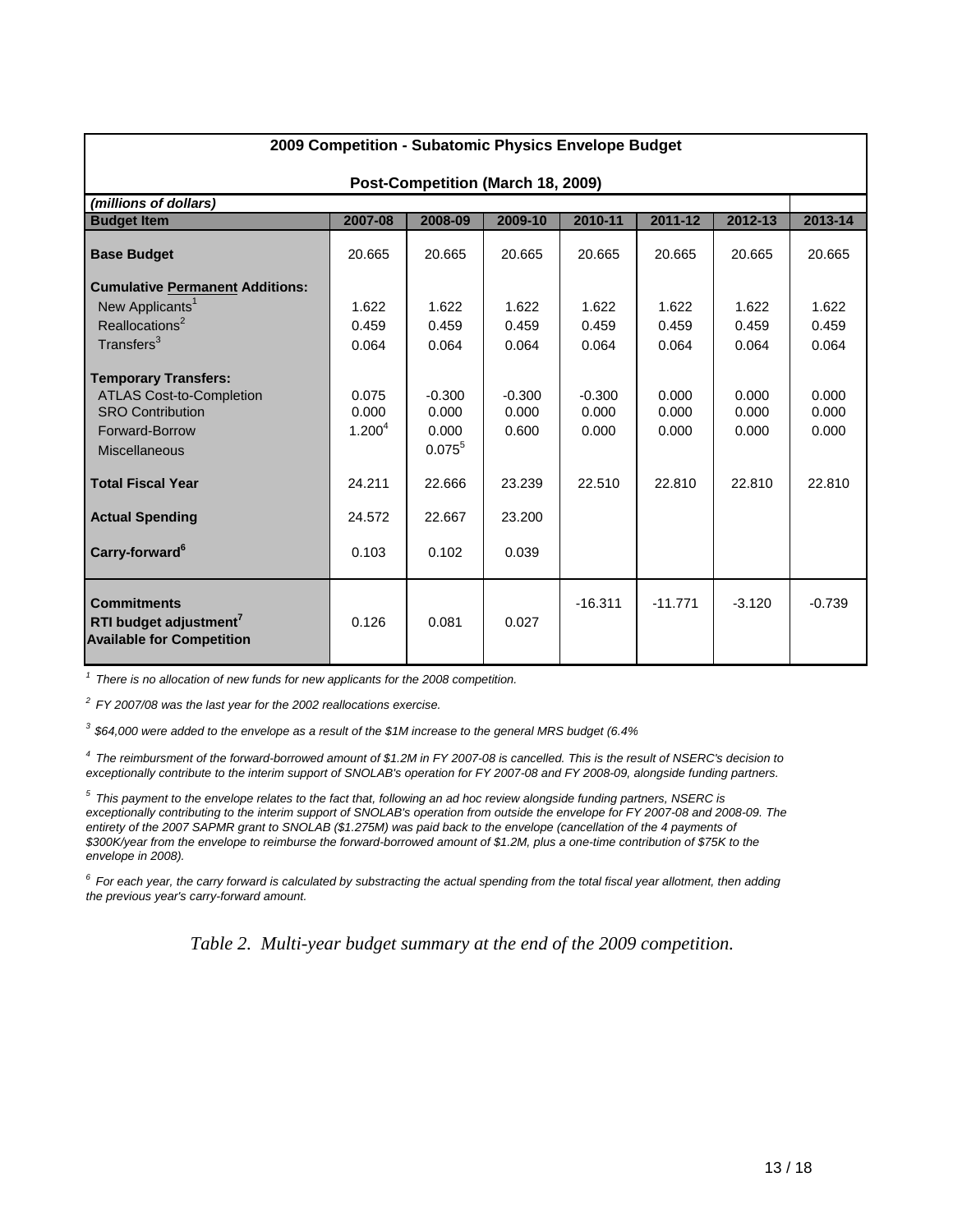| <b>2009 COMPETITION</b><br><b>MULTI-YEAR COMMITMENTS BY CATEGORY</b> |              |              |              |              |              |  |  |
|----------------------------------------------------------------------|--------------|--------------|--------------|--------------|--------------|--|--|
| POST-COMPETITION (March 18, 2009)                                    |              |              |              |              |              |  |  |
|                                                                      | 2009         | 2010         | 2011         | 2012         | 2013         |  |  |
| EQ - COMMITTED*                                                      | \$1,116,000  | \$774,000    | \$474,000    |              |              |  |  |
| EQ - NEW (2009 Competition)                                          | \$677,601    | \$30,000     |              |              |              |  |  |
| <b>EQ - TOTAL</b>                                                    | \$1,793,601  | \$804,000    | \$474,000    |              |              |  |  |
| <b>THEORY-COMMITTED</b>                                              | \$2,755,000  | \$1,891,000  | \$1,107,000  | \$630,000    |              |  |  |
| THEORY - NEW (2009 Competition)                                      | \$772,000    | \$732,000    | \$712,000    | \$577,000    | \$577,000    |  |  |
| <b>THEORY - TOTAL</b>                                                | \$3,527,000  | \$2,623,000  | \$1,819,000  | \$1,207,000  | \$577,000    |  |  |
| <b>EXP OPS** - COMMITTED</b>                                         | \$4,937,500  | \$929,000    |              |              |              |  |  |
| EXP OPS - NEW (2009 Competition)                                     | \$10,238,000 | \$9,674,000  | \$7,241,000  | \$15,000     | \$15,000     |  |  |
| <b>EXP OPS - TOTAL</b>                                               | \$15,175,500 | \$10,603,000 | \$7,241,000  | \$15,000     | \$15,000     |  |  |
| <b>MRS - COMMITTED</b>                                               | \$2,294,000  | \$2,193,340  | \$1,831,195  | \$1,753,932  |              |  |  |
| MRS - NEW (2009 Competition)                                         | \$710,000    | \$388,000    | \$406,000    | \$144.000    | \$147,000    |  |  |
| <b>MRS/MFA - TOTAL</b>                                               | \$3,004,000  | \$2,581,340  | \$2,237,195  | \$1,897,932  | \$147,000    |  |  |
| <b>TOTAL - COMMITTED</b>                                             | \$11,102,500 | \$5,787,340  | \$3,412,195  | \$2,383,932  |              |  |  |
| <b>TOTAL - NEW (2009 Competition)</b>                                | \$12,397,601 | \$10,824,000 | \$8,359,000  | \$736,000    | \$739,000    |  |  |
| <b>GRAND TOTAL</b>                                                   | \$23,500,101 | \$16,611,340 | \$11,771,195 | \$3,119,932  | \$739,000    |  |  |
| <b>TOTAL ENVELOPE</b>                                                | \$22,939,169 | \$22,810,051 | \$22,810,051 | \$22,810,051 | \$22,810,051 |  |  |
| <b>ADJUSTMENT (FORWARD</b><br><b>BORROW/REIMBURSEMENT)</b>           | \$600,000    | $-$150,000$  | $-$150,000$  | $-$150,000$  | $-$150,000$  |  |  |
| <b>CARRY FORWARD (2009) / AVAILABLE</b>                              | \$39,068     | \$6,087,779  | \$10,888,856 | \$19,540,119 | \$21,921,051 |  |  |

*\* The committed amount for equipment includes the \$300,000 to be paid by the envelope to NSERC's main RTI program as a reimbursement of the payment NSERC made towards ATLAS' Cost-to-Completion. Up to FY 2010-11.*

*\*\* EXP OPS = Experimental Operations*

*Table 3. Breakdown of multiyear commitments at the end of FY2008-09.*

#### **2009 COMPETITION ENVELOPE SHARE - OPERATIONS / THEORY / EQUIPMENT**

|                   | 2006 | 2007 | 2008 | 2009 |
|-------------------|------|------|------|------|
| <b>THEORY</b>     | 14%  | 13%  | 15%  | 15%  |
| <b>OPERATIONS</b> | 71%  | 72%  | 69%  | 77%  |
| <b>EQUIPMENT</b>  | 15%  | 15%  | 16%  | 8%   |

*Table 4. Envelope share in theory, operations, and equipment, from 2006 to 2009.*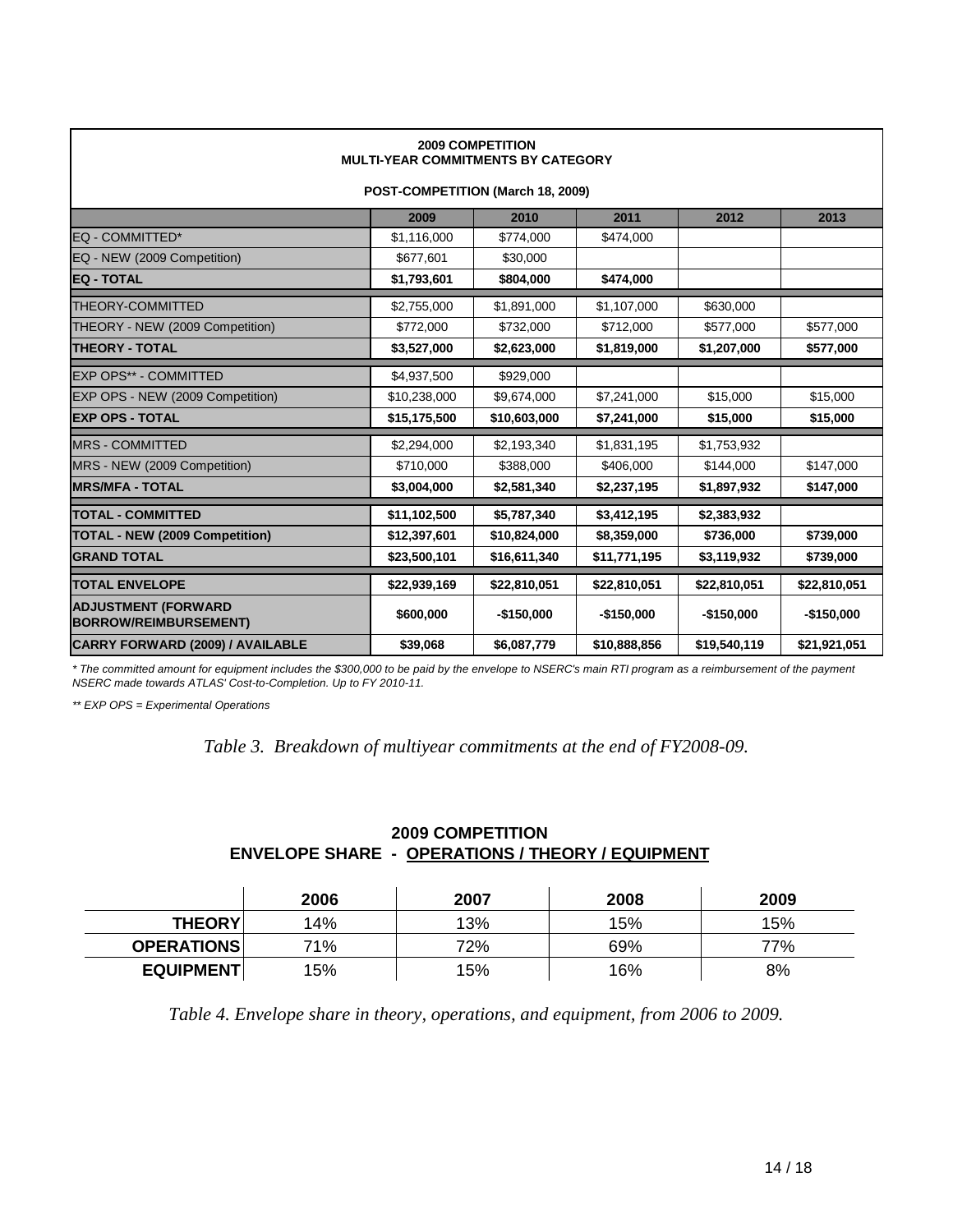## **XII. Recommendations to the NSERC DAS Committee**

This is the third year of the Discovery Accelerator Supplements (DAS) program. The objective of this program is to provide substantial and timely resources to outstanding researchers who have a well-established research program, and who show strong potential to become international leaders in their respective area of research. These additional resources are allocated when progress of the incumbent's research program is held back by insufficient funding. For this year's competition, GSC-19 could put forward only one candidate to the DAS program (in 2007 only one nomination was solicited, while in 2008 three nominations were permitted – in both years, one DAS was awarded to a nominee from SAP). During the deliberations, once the recommendations were made, Committee members could put forward applicants. All the potential candidates were the discussed at the end of Round 3, and one candidate was selected by numerical tally of the Committee's votes.

The DAS program is not aimed at Project grants. As indicated in last year's annual report, a procedure is now available for any member of a Collaboration submitting a Project grant to be considered by GSC-19 for the DAS program. This year, no individuals were put forward by the Collaborations that submitted Project grant applications.

## **XIII. Policy Matters**

At the end of the competition, the Committee had a session devoted to policy matters. Some of the key points that arose are summarized below.

## **Total Resources**

The Canadian SAP community is victim of its own successes on the world stage. The organization of the community and its ability to set its priorities during its five-year plans have allowed for focused efforts on endeavors in which Canadian researchers are making internationally-recognized contributions. In particular, following major and targeted investments made by NSERC in areas identified in past Long Range Plans, Canadian researchers are strongly contributing to unique projects, most of which are now reaching their operations stages and require continuous and increasing financial support in order to reap the scientific benefits and train the next generation of scientific leaders and highly qualified personnel. On this basis, and taking into account the fact that NSERC's SAP envelope has not seen any substantial increase over the years, the Committee faces the necessity to further increase the current operations share of the envelope at the expense of its ability to potentially support new capital investments and initiatives.

The presence of the CFI as an additional source of funding is allowing the community to secure new funds to build and expand world-class research infrastructure and equipment.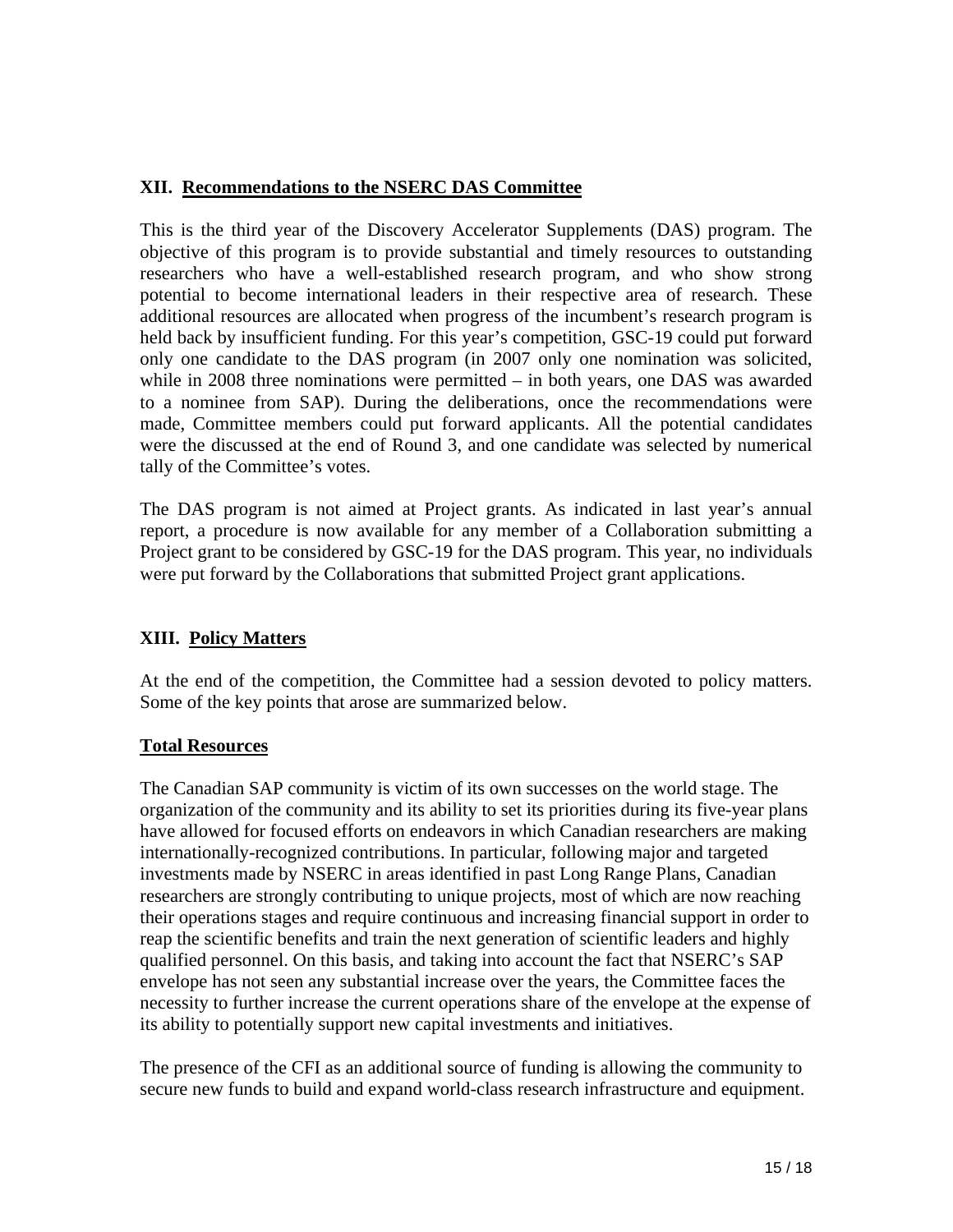The community is aware of the opportunities offered by the CFI, and it is increasingly making use of them. If this indeed lessens the pressure on NSERC's SAP envelope in terms of capital expenditures, it further exacerbates the pressure with respect to operating needs. At the same time it is essential that sufficient capital funds be available within the GSC-19 envelope, in order to fund R&D efforts critical to future successes, and to provide the capital required by smaller programs essential to the breadth of Canadian SAP. The Committee urges NSERC and CFI to make operating funding available at a level that will allow for the maximum scientific return on the substantial capital and personnel investments that have already been committed by these agencies, and the new capital funds that are likely to be invested in SAP. Moreover, the Committee recommends a more coordinated approach between the two agencies with respect to funding of major SAP endeavours (e.g., joint assessment of capital and operating needs at the earliest possible stage).

## **RTI Funding**

The community is once again urged to continue making every effort possible to remove *major* equipment items from Project grant requests and submit them as separate RTI grant applications. Such a distinction facilitates the GSC's task in its efforts to fairly assess all applications according to the relevant selection criteria and to accurately keep track of the capital and operating fractions of the envelope.

## **Fall Site Visits**

The Committee once again lauded the objective and value of the fall site visits, which provide an exceptional venue for all the members to meet the Canadian community and see first-hand the conditions in which they are working. The visits benefit both the GSC members and the visited institutions. The Committee will be visiting British Columbia's institutions in the fall of 2009.

## **Discovery Accelerator Supplements Program**

As discussed in the annual reports from the past two years and in Section XII above, a mechanism has been established for experimentalists who are applicants or co-applicants on Project grants to be potentially considered by the Committee as candidates for the DAS program. The mechanism was detailed in last year's annual report. In this year's competition, no individuals were put forward by the Collaborations that submitted a Project grant application. The Committee again reminds the community of the existence of such a mechanism.

## **CREATE**

The Committee would like to bring to the attention of the community the existence of a new NSERC program called Collaborative Research and Training Experience (CREATE). The objectives of this program include: to encourage collaborative and integrative approaches to the training of highly-qualified personnel; enhancing the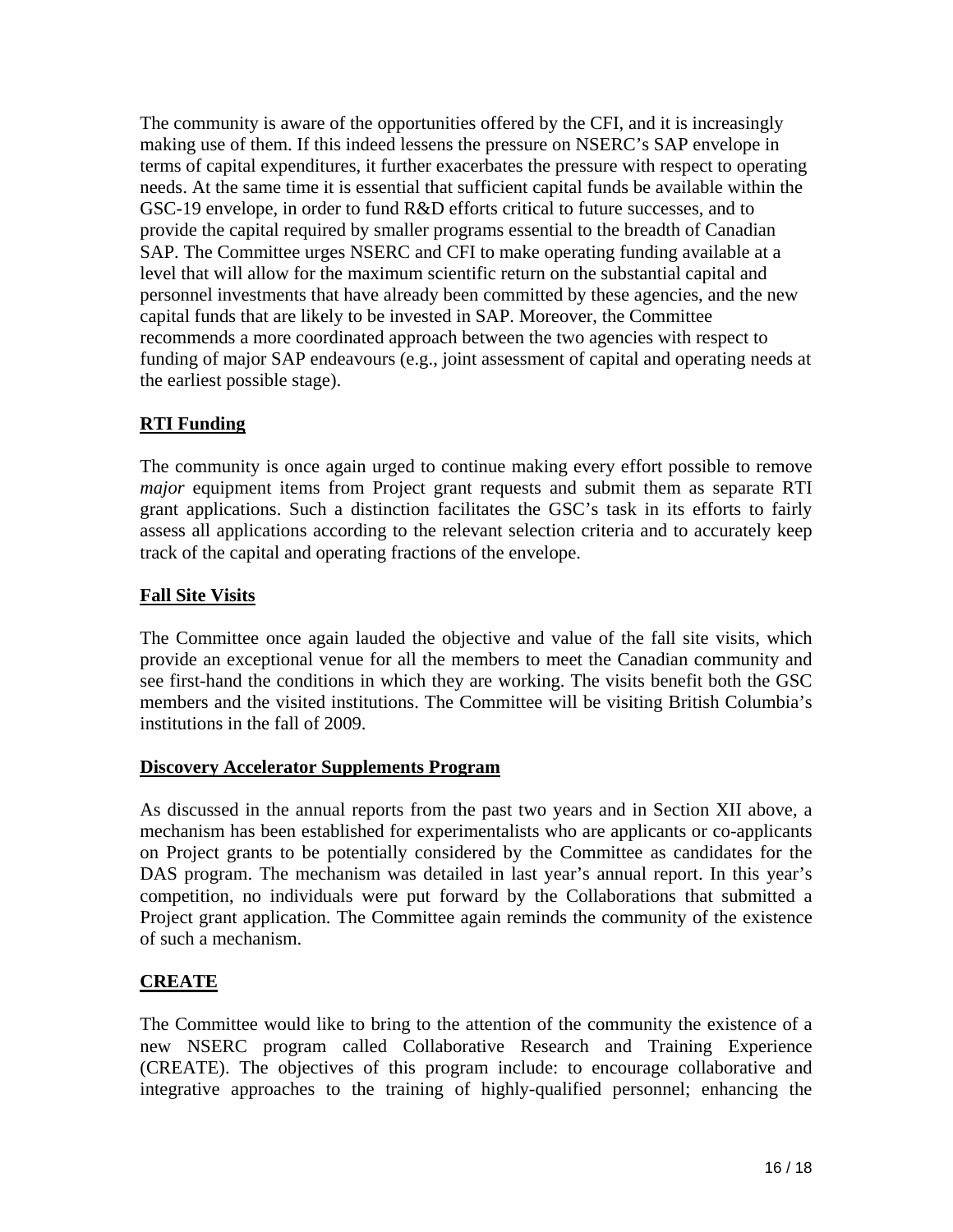acquisition and development of professional skills among undergraduate and graduate students, and postdoctoral fellows; and to enhance the mobility of students in national and international facilities. Successful proposals can receive funds of up to \$150K in the first year of the grant, and up to \$300K annually in subsequent years, with at least 80% of the grant to be applied to trainee stipends.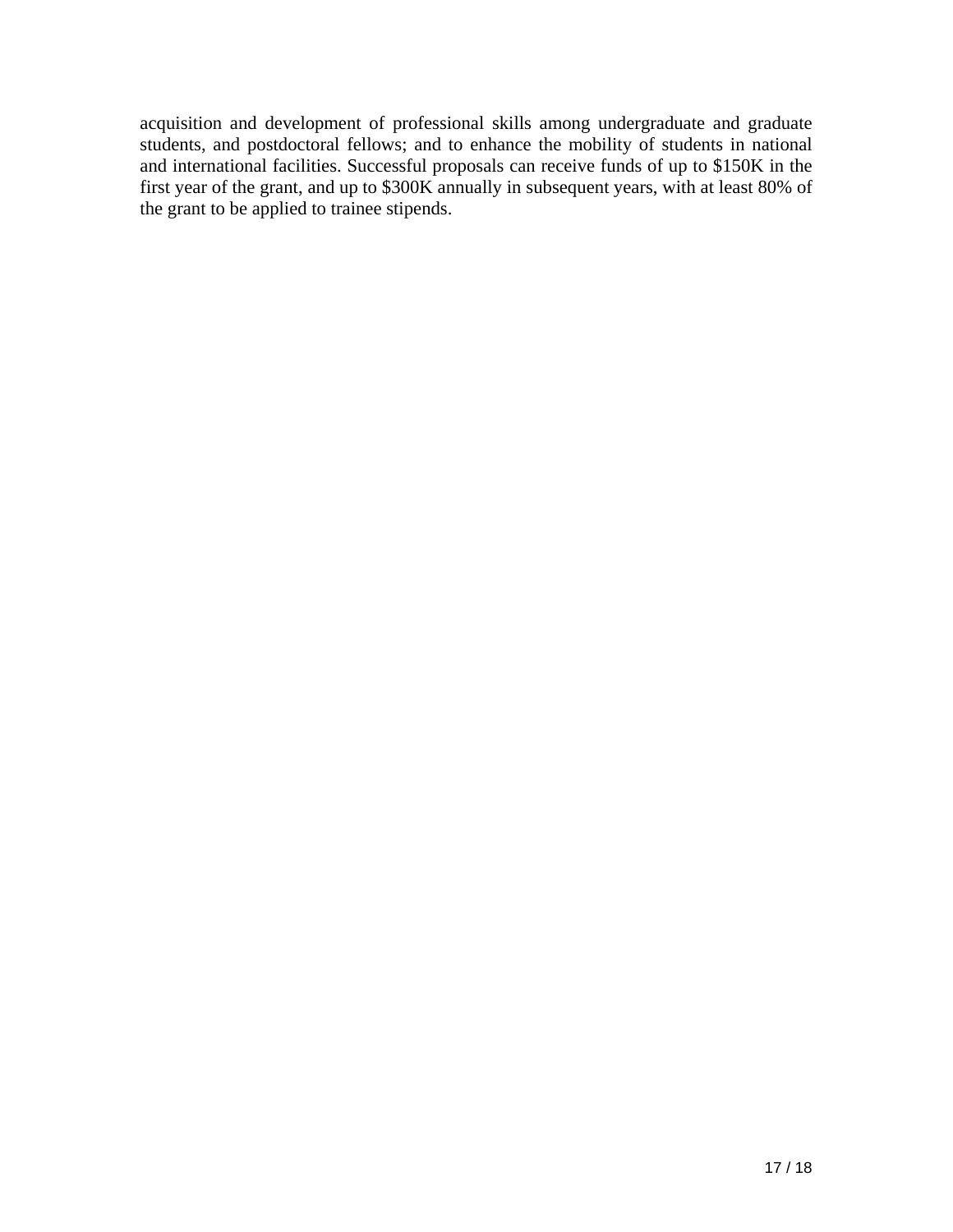**Appendix 1**